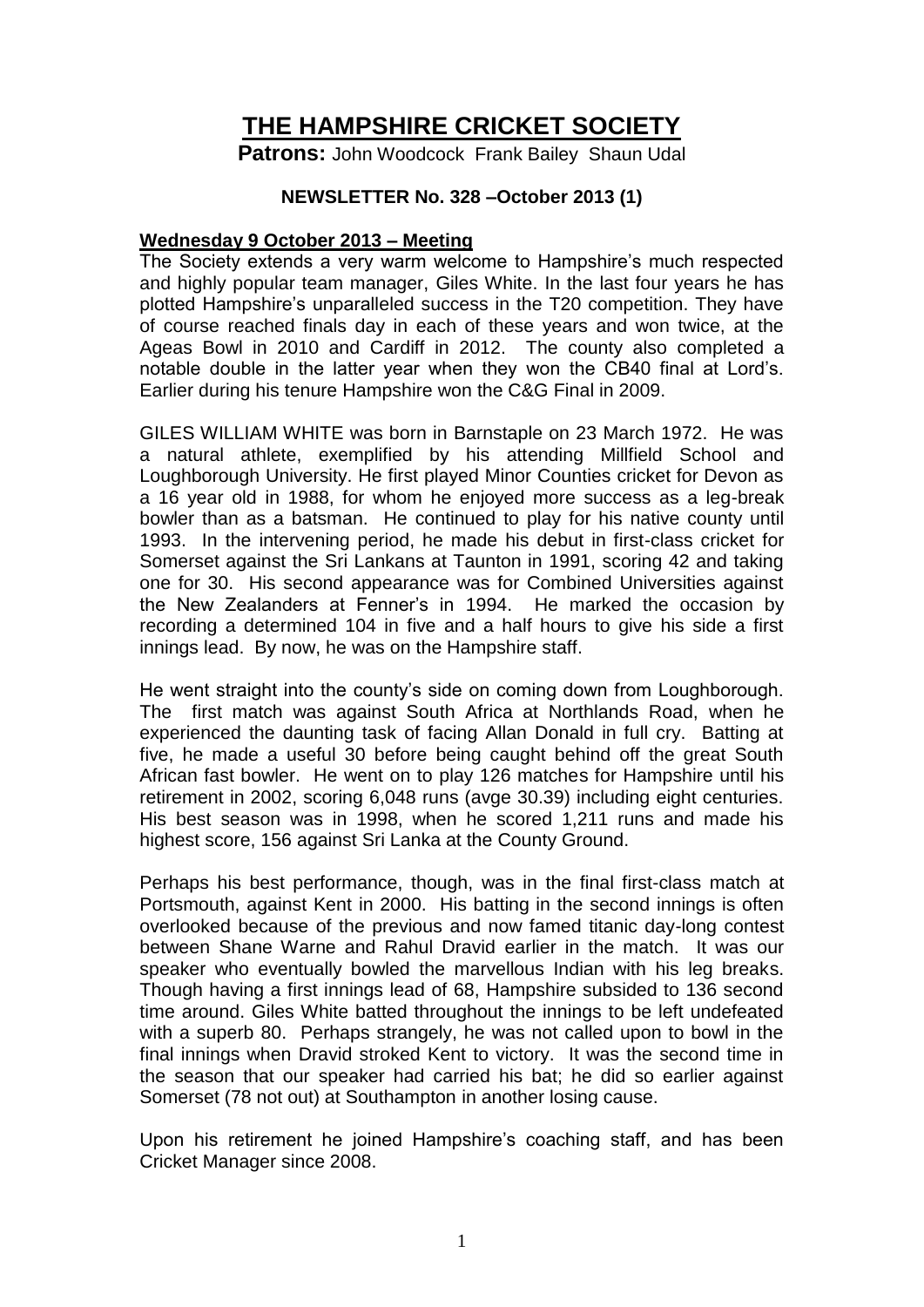## **DIMITRI MASCARENHAS**

All members will be aware that Dimitri Mascarenhas played his final match for Hampshire in their semi-final loss to Glamorgan in the YB40 competition on 7 September. It marked the end of a distinguished 18-year career, during which he was one of the most loved cricketers by spectators and much respected by those on the field.

He played the game with a smile on his face, though the eyes burned when he was annoyed. Despite his normal countenance, he played the game hard. He was the meanest of medium-paced bowlers. During the early part of this century, he was one of the most economical and accurate of bowlers in firstclass cricket; Derek Shackleton would have been proud of him. He was also the most joyous of stroke-makers, with a never-say-die approach. He backed his keen eye and judgement to the full when putting bat to ball. And yet this seemingly carefree approach marked a real steeliness. He was often at his best in a crisis. Whilst the Ageas Bowl wicket was settling down following Hampshire's move there, he batted with great skill on a series of difficult pitches. Indeed, in the inaugural match on the ground in 2001, he scored the first century. With the county precariously placed at 79 for six against Worcestershire, he proceeded to stroke a calculating 104 to set the tone for Hampshire's domination of the encounter. He also played a key part with the bat, in partnership with his great friend Nic Pothas, in Hampshire's remarkable victory after following on against Glamorgan in 2003. Coming to the wicket with his side still 138 runs in arrears, and only five wickets remaining, he made 75, as he and Pothas (121) shared a sixth wicket partnership of 149 to bring Hampshire into credit and turn the tide in their favour. Until the achilles injury which hastened his retirement, he fielded athletically; he was always the safest of catchers.

His introduction to the game as an unknown 18 year old in August 1996 was startling. During that season, Hampshire had fielded 22 players, thirteen of them front line bowlers. With a mounting injury list and several suffering from loss of form, and never to play for the county again, he was thrust into the side for the championship fixture with Glamorgan. He announced his arrival by taking six for 88 (in 32 overs) and three for 62. He followed with another seven wickets in the next match at Canterbury. His team-mates in those matches included current Hampshire team manager, Giles White, Robin Smith and Liam Botham. After Smith's departure in 2003, he was the only one in those sides still playing. He therefore became "senior pro" at the age of 26.

After an injury -plagued 1997 he cemented his place in the county side in the following year with a series of explosive performances with the bat in particular. HCS members were so taken with his uninhibited approach that they voted him as their Player of the Year that season, despite not scoring a century or taking five wickets in an innings. He was still only 20 years of age and remains the youngest-ever recipient of the award. He was already gaining a reputation as an "impact player" in one-day cricket. Before a national television audience, he frightened the powerful Lancashire side in the Nat. West Trophy semi-final at Northlands Road with an innings of 75 after his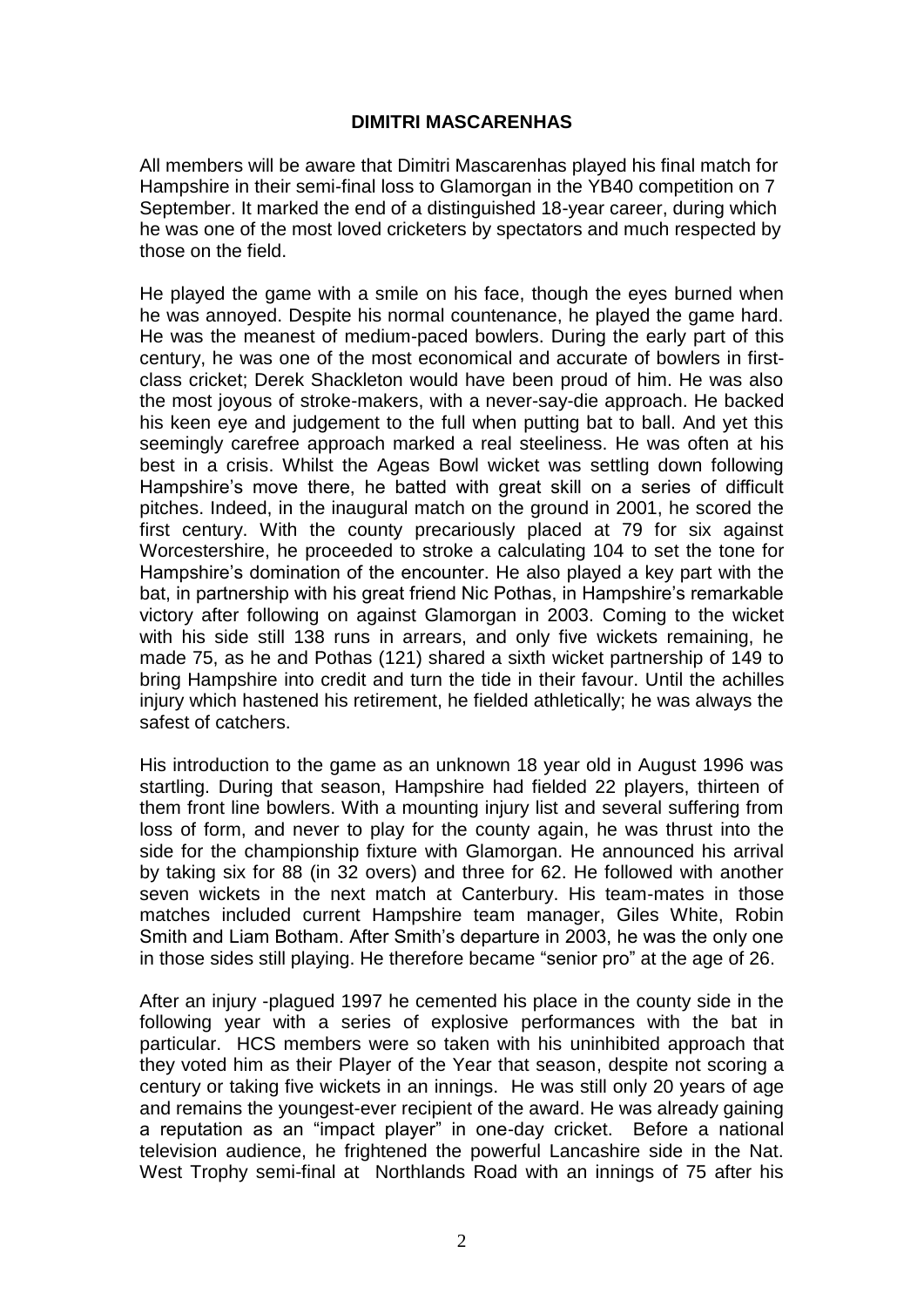team stood on the brink when 28 for five. Though Hampshire eventually fell short, it was clear that a new talent had emerged. His name was propounded by Hampshire supporters as worthy of an England one-day place from that day forward.

It was to be another nine years – his Benefit Year of 2007 – before he received national recognition. As England experimented with a succession of lesser all-rounders, he should surely have been selected earlier. It is even debatable that he would have been chosen at all had not his Hampshire captain, Shane Warne, tirelessly advocated his cause in the media. In the meantime he had established a reputation as the best "finisher" in limitedovers cricket, as well as being one of the fastest runners between the wickets in the game and the shrewdest exponent of bowling with a new white ball. He did, of course, become the first player to take a hat-trick in a Twenty20 match at Hove in 2004.

Upon making his international debut against India, who possessed one of the most talented batting sides the world has ever seen, his impact was immediate. He bowled economically and, at Lord's, penetratingly (three for 23), and in two matches lit up the international arena with pyrotechnic batting displays. He hammered 52 off only 32 balls (including five 6's) at Bristol and then achieved cricketing immortality when he launched all the final five balls of England's innings over the boundary ropes at The Oval.

He was to endure a strange love-hate relationship with the selectors. Time and again he was left out of England's ODI sides and T20 sides, mainly to their detriment. He eventually played in 20 ODIs, and 14 T20 matches for England.

Dimi Mascarenhas was county cricket's pathfinder in T20 cricket. His short game expertise was recognised by the Indian Premier League when he became the first English professional to win an IPL contract. Warne was undoubtedly instrumental in the arrangement but he justified his place in the squad. He played for the Rajasthan Royals between 2008 and 2010 and King's XI Punjab in 2012. The downside, of course, was that he became less available for Hampshire. He remains a strong advocate for county cricketers to be given the opportunity to play in the IPL for the ultimate benefit of the England side in international competition. He revealed in *The Cricket Paper*  that he reimbursed Hampshire for that part of his contract covering the IPL season. He was also the first county cricketer to play T20 cricket in New Zealand and last winter appeared for Melbourne Stars in Australia's Big Bash, and Rangpur Riders in the Bangladesh Premier League. He was also the first Hampshire player to appear in the Champions League when he played in the 2009 version in South Africa.

On the domestic scene, he captained Hampshire to victory in the C&G Final against Sussex at Lord's in 2009 and similarly versus Yorkshire in the T20 Final at Cardiff in 2012. The latter game demonstrated his vast experience in the format, as he moved his field, without fuss, like a puppet master. He knew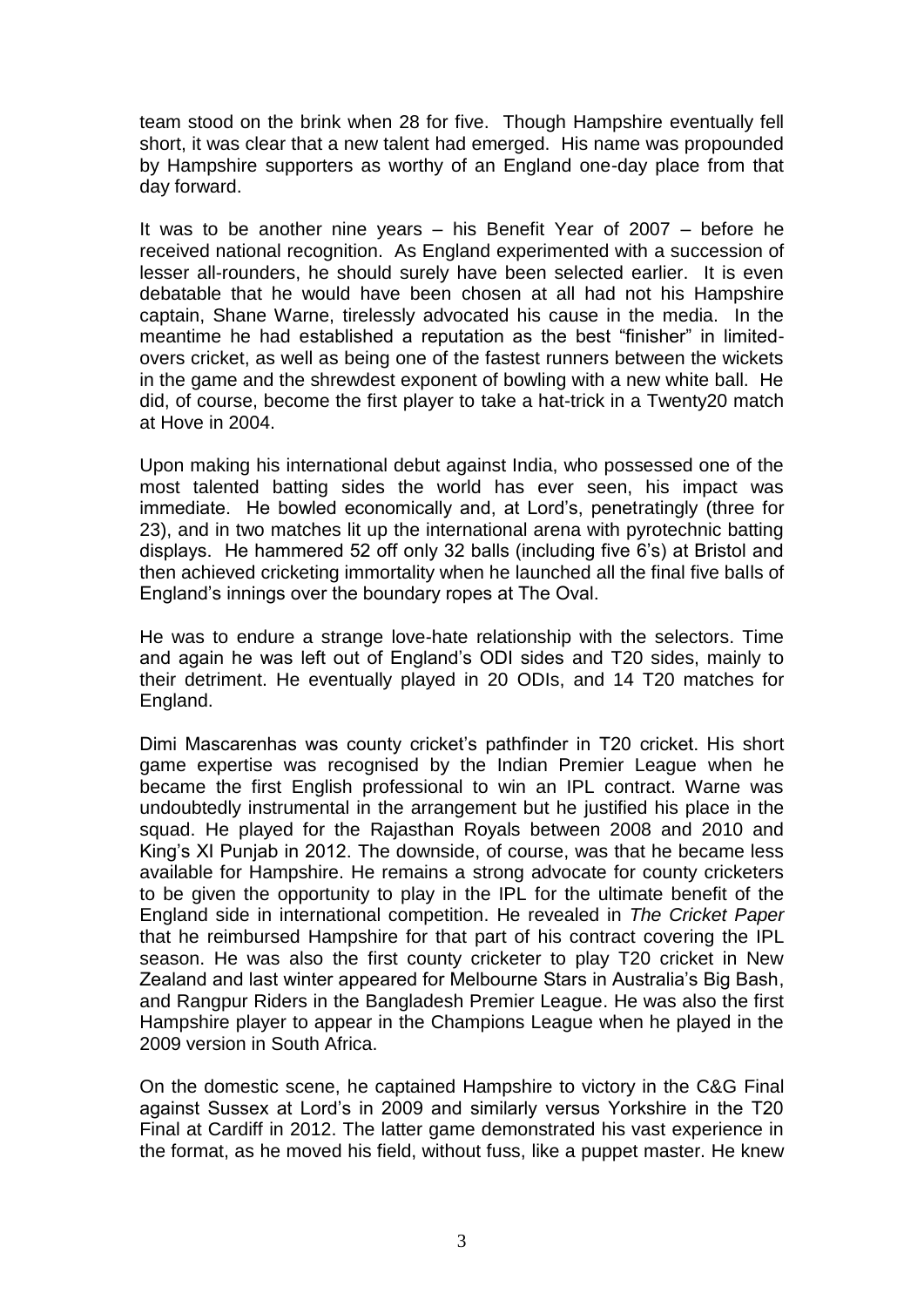all the angles. He did the same in this summer's commanding run to T20 finals day.

It was a pity that he could not end his career in a Lord's final in the YB40 tournament. However, he can still look back on his career in the knowledge that he played in three Lord's finals, two of which were won. In the successful C&G Final in 2005, his mid-innings spell on a perfect wicket prevented Ian Bell and Nick Knight from accelerating and taking the game away from his side. The sole defeat was in 2007 when, significantly, the Durham batsmen refused to let him, and indeed all the other Hampshire bowlers, including Shane Warne, settle into a rhythm.

His achievements have therefore been wide and extensive and in many ways unique. He has much of which to be proud. It is probable that for many of the cricketing public he will be remembered as a limited-overs/T20 specialist. To Hampshire followers in particular, he was far more than that as his first-class aggregate of 6495 runs (avge. 25.07), eight centuries, 450 wickets (avge. 28.22) and 76 catches testify. His best score was 131 against Kent at Canterbury in 2006; his best bowling figures were six for 25 against Derbyshire at the Ageas Bowl in 2004, a year in which he won the Society's Player of the Year award for a second time.

His final first-class appearance against Gloucestershire at the Ageas Bowl this summer exemplified the essence of his cricket. Though clearly injured, he bowled 25 overs, seven of which were maidens, and took four for 61. But for a dropped catch, he would have finished with a five wicket haul. It was probably the slowest he ever bowled but the batsmen had to concentrate on every ball as he moved it this way and that. Hampshire then collapsed in their quest to score 411; he top-scored with an aggressive 41 off 50 balls. He decided not to bother too much with running between the wickets: 34 of his runs came in boundaries (seven 4s and a six). It was fitting that he should have returned to the pavilion in the late afternoon sunshine. His cricket always generated warmth.

He has been Hampshire's premier all-rounder in the modern four-day championship era. It may be some years before his figures are bettered.

*In all matches for the county Dimi's record was: 11211 runs, 829 wickets and 149 catches. He struck a half-century on 48 occasions.*

## **MICHAEL CARBERRY**

Michael Carberry's career has undergone so many dramatic changes in the last month or so that it would not be surprising if he is struggling to make sense of it all. An interview in *The Cricket Paper* last winter suggested he had virtually given up playing for England and that he was going to concentrate on securing a contract with an IPL franchise. The manner in which he biffed bowlers in this year's T20 competition, culminating in a vivid century against Lancashire at the Ageas Bowl in the quarter-finals, can have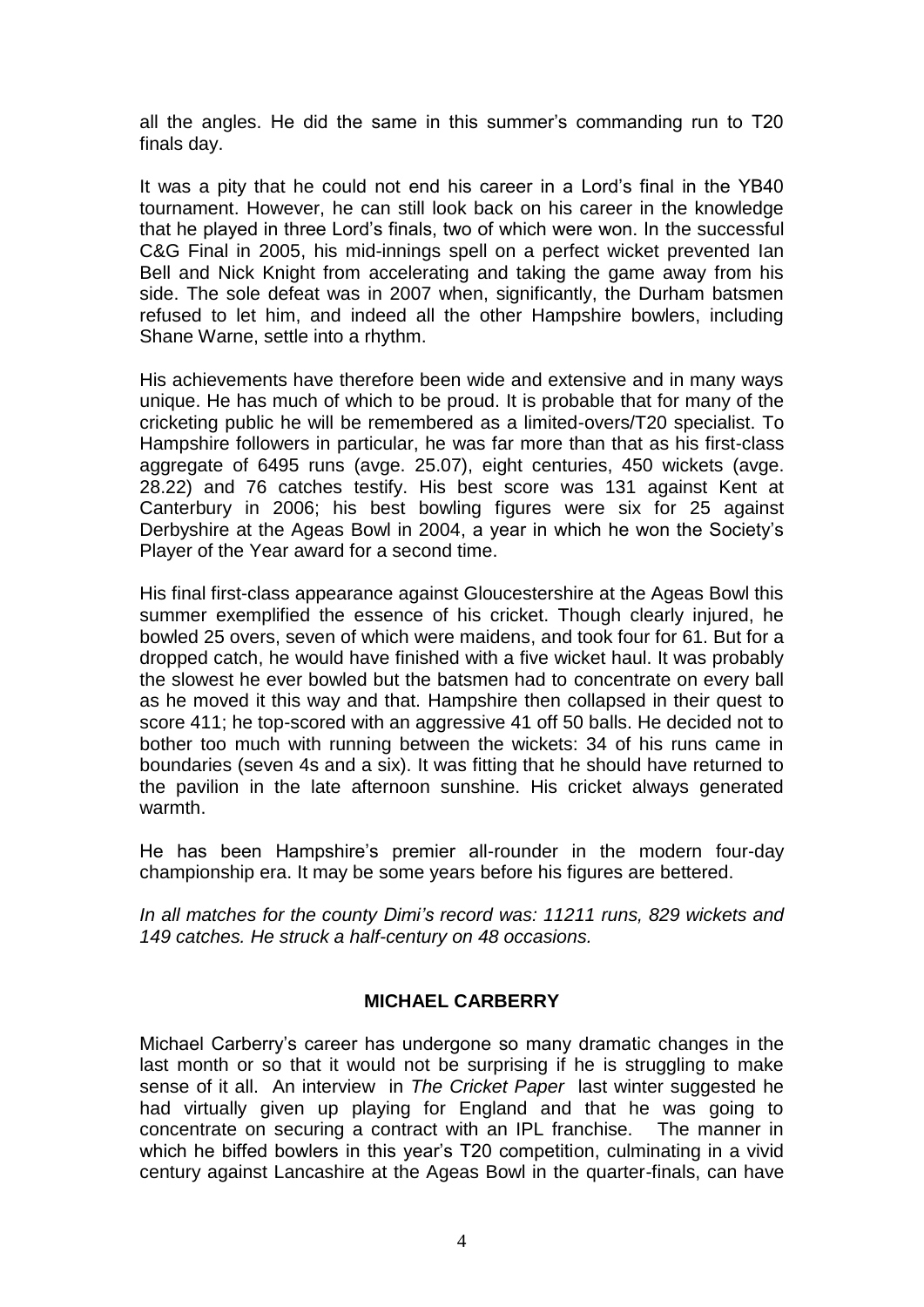done his prospects no harm at all. Furthermore, he was just as effective in the YB40 tournament. His 150 against Lancashire at the Ageas Bowl was the highest by a left-hander for the county in a 40 over competition and the fourth best by a Hampshire batsman, behind Gordon Greenidge, Trevor Jesty and Barry Richards – legends all.

He was unable to replicate his short-overs form early on in the four-day championship but then came good with 154 and 66 at Canterbury and 94 and 62 against Glamorgan at the Ageas Bowl. They were to be his last two championship matches for the county for some seven weeks.

At this stage of his career his appearances at the top level had been confined, of course, to one Test against Bangladesh at Chittagong in March 2010. He did not let England down as he scored 30 and 34 and broke a stubborn and long late wicket partnership by effecting a brilliant run out with a retrieval and throw to the stumps.

He was first picked for England A, and then the Lions as far back as February 2007 on a tour of Bangladesh. He could have done little more to advocate his claims for promotion. On his five appearances for the Lions he made 492 runs at the princely average of 61.87. He scored two centuries, 112 against Central Zone in India in 2008 and then 108 against the New Zealanders at the Ageas Bowl a few weeks later. However, perhaps crucially, he was unable to tour the West Indies with the Lions in the winter of 2010/11 because of a lifethreatening lung condition. Within weeks of his return in the latter part of the following summer he scored an unbeaten 300 not out at the Ageas Bowl as he and Neil McKenzie established a new UK record third wicket partnership of 523 against Yorkshire.

He was, though, recalled to the Lions team for their encounter with the West Indies at Northampton in 2012. Again, he stamped his class with 32 and 72 not out. In that second innings, he and Joe Root (115) shared a stand of 197 in 181 minutes to give their side an emphatic ten wicket victory.

That Bangladesh test appearance was always as a shoo-in for Andrew Strauss, who was rested for the tour. However, on the latter's retirement in 2012, the selectors turned to Nick Compton for the tour of India and New Zealand. The Somerset and ex-Middlesex opener had barely figured in the Lions' set-up and was called up as a result of one exceptional season in county cricket. Michael Carberry's sceptism on playing test cricket again was therefore understandable.

Compton, of course, failed to convince, despite two test centuries in New Zealand and Root was moved up to open against the Australians, responding with a magnificent 180 at Lord's. It seemed to have cemented his place in the same way as his three illustrious Yorkshire predecessors, Herbert Sutcliffe, Len Hutton and Geoffrey Boycott had done in the last century.